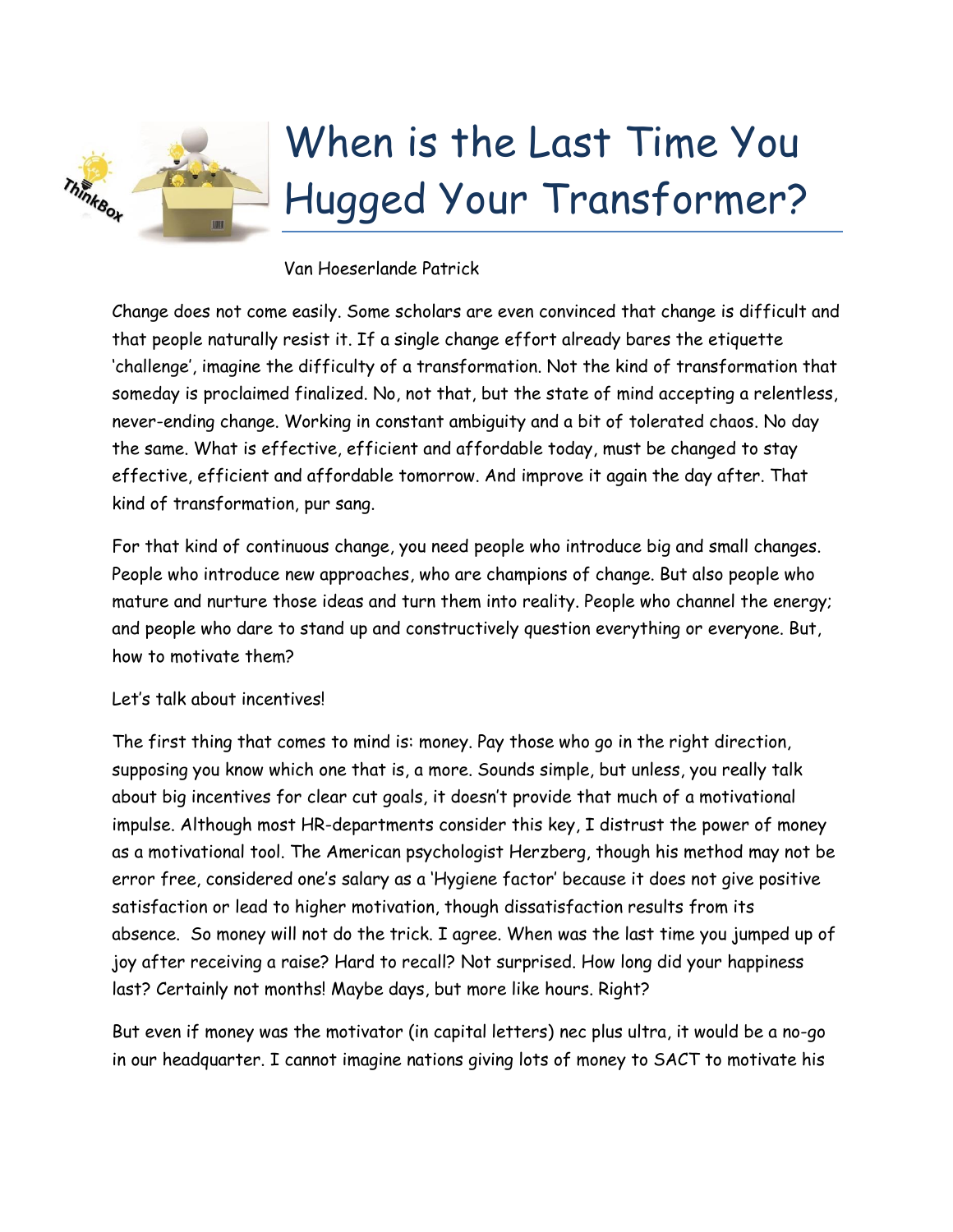workforce. If money does not work, what then? Stay with me, and try not to remember that the title of this article gives away the solution.

As military, not unlike scouts, we love showing our accomplishments through colour codes. It even sounds nice when we wear them in full: ribbon and medal. The cling-clang noise signals someone special, because decorated, is walking. In a multinational environment where the visible code of ranks are not obvious to all (and certainly not to newcomers), the complexity of those chest colours is used as an indicator of seniority, hence importance. If, according to Napoleon Bonaparte, a soldier will fight long and hard for a bit of colored ribbon, why not introducing a NATO medal for transformation? In a military headquarter, and I'm quite sure our civilian colleagues would also appreciate it, this should create a great effect.

Of course, I make the assumption that the number of medals would not be limited. Why? Well, what is the use of giving a medal to one, when there are ten who deserve it? Why giving one when there are no good candidates, just because a year passed by? Everyone who deserves one, must get one. At, or at least very close to, the moment he/she deserves it.

That is where our medal system fails us. We find it so important that we sacrifice speed for being right. Once we give someone a medal, we cannot take it back. We do not like 'sorry, you did not deserve this medal' ceremonies. So, we take our time, and a lot of paperwork, to investigate before getting a new one out of his box. Or, we keep the rules very easy, like so many days in the area of operation, to prevent mistakes. With the pace and complexity of transformation, 'a public thank you for what you did 6 months ago' completely misses the intended effect. We love our medals, but for fuelling transformation, they just won't do the job.

What's left? Giving more responsibility or autonomy? That would be the answer when asked to an expert on organisational motivation. Although I 'm convinced this could have a positive effect, this means that our organisation must be (re)designed to grant that kind of change. No use in giving someone more autonomy, when the hierarchical organisation suffocates all initiative. It is like promising an ice cream to a kid standing before a waffle kiosk. But the more fundamental question is: should we all, as experienced commanders of possible devastating military capabilities, not already have that kind of entrusted flexibility? Why motivating people with something that should already be a given?

While thinking on how to realign the organisation, how do we keep motivation high? Real transformers do not depend on external motivation do push things forward. It is their